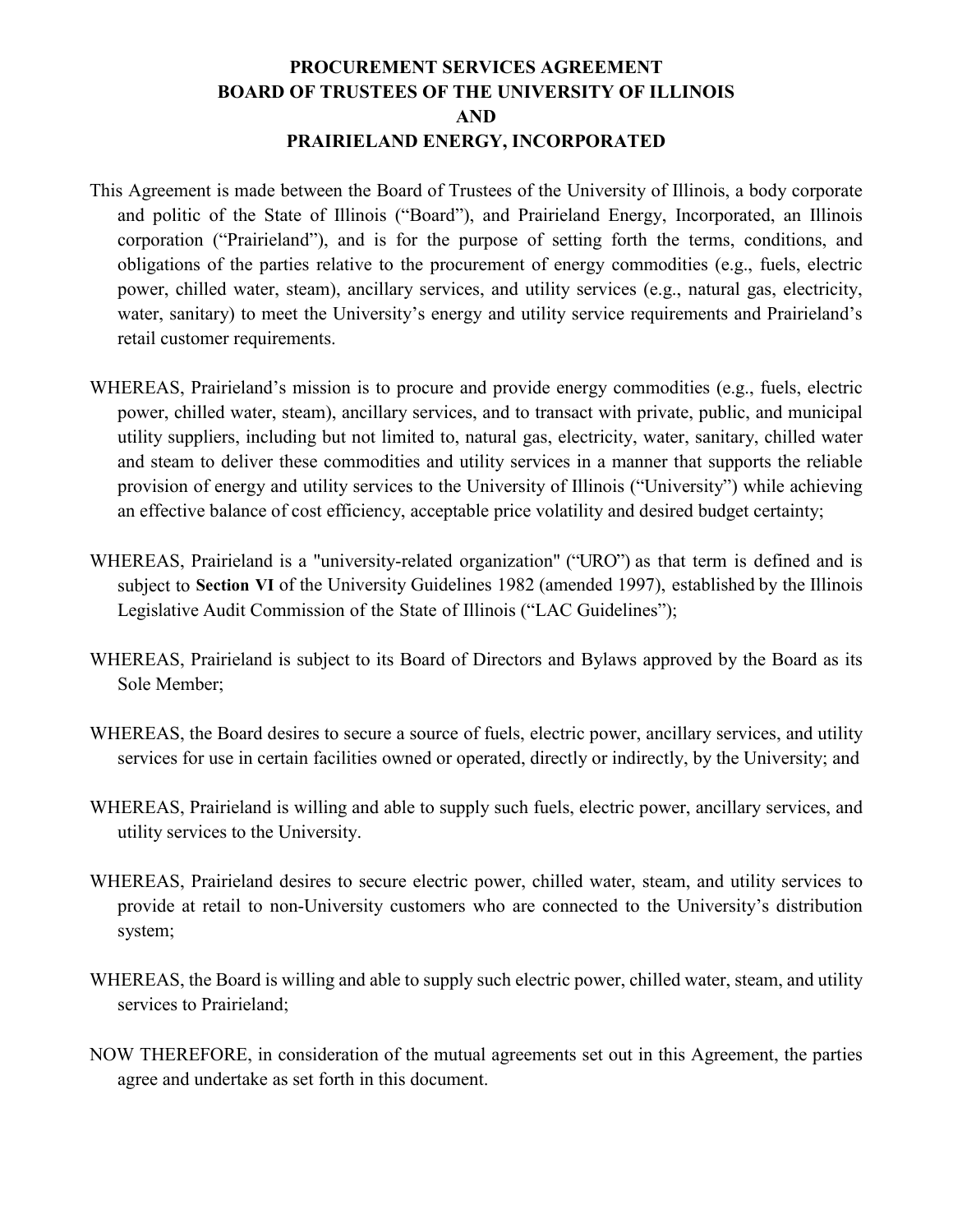# **1. DEFINITIONS**

- a. "Capacity" shall be the continuous load-carrying ability of electric generation expressed in megawatts.
- b. "Electric Power" shall be measured in kilowatt-hours (KWh) or megawatt-hours (MWH) and represents the integration of Demand over any sixty consecutive minutes as ascertained by watthour meter(s) and electronic recorder(s) or other standard measuring device(s) designed to measure electric energy.
- c. "Fuels" shall include, but not be limited to, natural gas to be measured in one million British thermal units (MMBTU), coal to be measured in tons, and fuel oil to be measured in gallons.
- d. "Chilled Water" shall mean water supplied at a temperature band agreed to between parties and shall be measured in one million British thermal units (MMBTU).
- e. "Steam" shall be vaporized water at a pressure band agreed to between parties and shall be measured in one thousand pounds (kLBS).
- f. "Ancillary Services" shall be those energy related products or projects which promote reliability of the energy distribution system, provide energy costs savings, or ensure delivery of energy to a load, and which may or may not be required of regulatory agencies for participation in a regulated market.
- g. "Utility Services" shall be utility services supplied by a private, public or municipal utility (e.g., natural gas, electricity, water, sanitary). Natural gas shall be measured in thermal units (therms), electricity measured in KWh, water measured in cubic feet or gallons, and sanitary measured based upon water usage and/or lbs/mass, and/or cubic foot volume, and/or biochemical oxygen demand, and/or other characteristics necessary of specific sanitary waste streams.

# **2. RENEWAL TERM**

This Agreement, entered into as of the date of last signature, shall automatically renew on a year-toyear basis thereafter until terminated by either Party giving to the other sixty (60) days prior written notice.

# **3. THE BOARD AGREES TO:**

- a. Act as the Consumer- University's utility operations will purchase and receive from Prairieland, Fuels, Electric Power, Ancillary Services, and Utility Services which the University's utility operations may require.
- b. Act as the Supplier- University's utility operations will supply and deliver to Prairieland, electric power, chilled water, steam, and ancillary services which Prairieland may need for delivery to be made at the Point(s) of Delivery as contained in Prairieland's customer service records.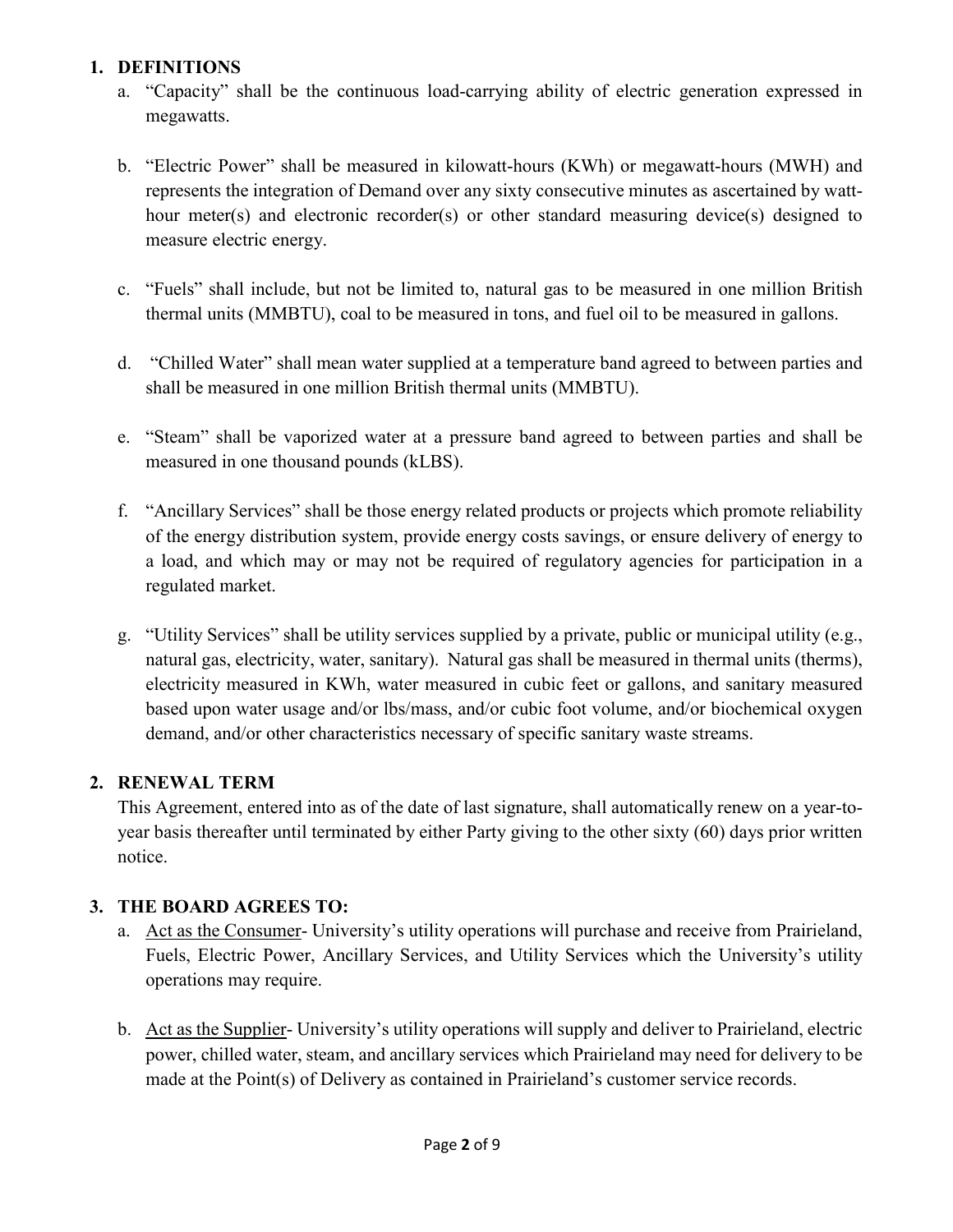- c. Assign staffing to be responsible for Prairieland's day to day operations and for the oversight of the performance of the obligations of Prairieland as stated in this Agreement. This staffing will perform the management, administration, purchasing, accounting, financial and risk management, and retail functions for Prairieland. No separate charges will be assessed to Prairieland for this staffing.
- d. Assign the University's utilities operations to be the consumer and/or supplier interface to Prairieland to manage the relationship and energy commodity procurement activities with Prairieland. The University's utilities operations will provide an approved annual energy commodities procurement plan and/or approved utility rates for Prairieland to use in its annual budgeting and rate setting process. The University's utilities operations will approve Prairieland's use of forward or financial instruments in the purchase of commodities for future delivery.
- e. Provide Prairieland with certain other business services for which no separate charges will be assessed. Such services will include, but not be limited to legal, cash management, accounting, risk management, auditing, tax, and office space and support, on a regular or ad hoc basis.
- f. Make available to Prairieland other support services from University departments such as telephone service, central stores, printing, information technology, etc. For these services, Prairieland agrees to reimburse the University at rates charged to University auxiliary operations.
- g. Provide property insurance, general liability, excess general liability, and Directors and Officers liability coverage under the University self-insurance plan for space and University employees serving as Directors and Officers. Prairieland will purchase commercial coverage for non-University Directors and Officers. Cost for the coverage provided will be allocated to the University on a pro-rata share basis.

# **4. PRAIRIELAND AGREES TO:**

- a. Act as the Supplier- Procure, sell and deliver to the University Fuels, Electric Power, Ancillary Services, and Utility Services which the University's utility operations may require including entering into appropriate contracts based on the interests of the University.
- b. Act as the Consumer- Purchase and receive steam, chilled water, and electric power which the Consumer may need for delivery to be made at Points of Delivery as contained in the Consumer's customer service records.
- c. Operate under the governance of a Board of Directors and in accordance with the Bylaws approved by the Board as Prairieland's Sole Member.
- d. Manage the risks associated with purchasing of Fuels, Electric Power, Ancillary Services, and Utility Services which the University's utility operations deems appropriate.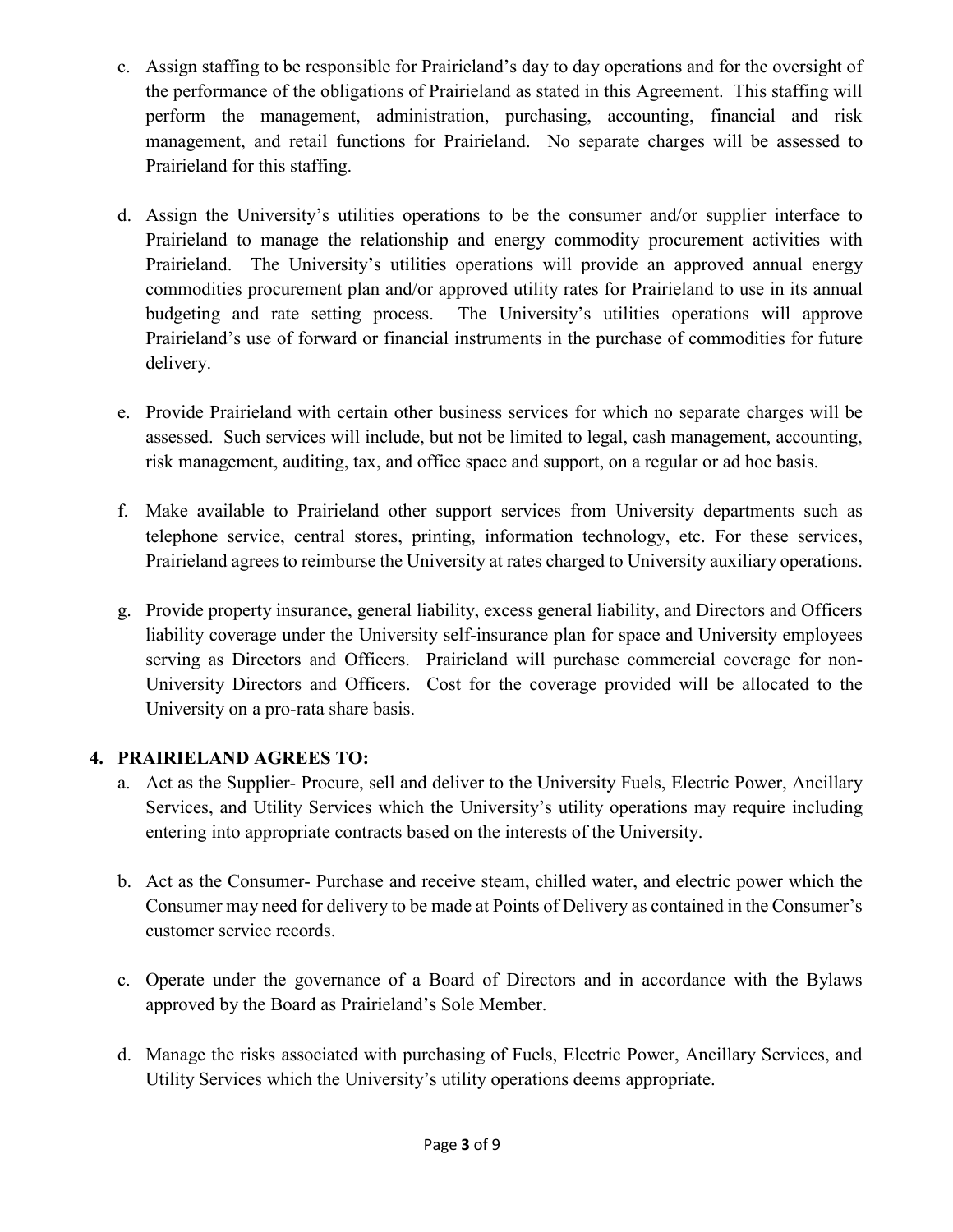- e. Report periodically to the Board and the University's utility operations on the performance of Prairieland's energy and utility service transactions as requested by the Board and the University's utility operations.
- f. Engage third party market advisor(s) to provide market expertise to the University's utility operations in planning and executing energy commodity and utility service procurement transactions.
- g. Comply with the LAC Guidelines applicable to UROs.
- h. Comply with the University's Energy Cost Management Policy and Derivatives Use Policy as directed by the Board of Trustees at its December 2011 meeting.
- i. Comply with University policies with regard to personnel matters involving University employees assigned to Prairieland.
- j. Maintain, for a minimum of 3 years after the completion of the Agreement adequate books, records, and supporting documents to verify the amounts, recipients, and uses of all disbursement of funds passing in conjunction with the Agreement; the Agreement and all books, records, and supporting documents related to the Agreement shall be available for review and audit by the Auditor General; and Prairieland agrees to cooperate fully with any audit conducted by the Auditor General and to provide full access to all relevant materials.

# **5. TRANSACTION CONFIRMATIONS**

The parties will use the following transaction confirmation procedure for energy commodity purchases by the University from Prairieland. Should the parties come to an agreement regarding an energy commodities purchase and/or sale transaction for a particular Delivery Period, Prairieland shall provide its vendor's confirmation(s) to the University as a record of an agreement on the transaction(s). Prairieland will communicate this confirmation(s) by email, facsimile, EDI, or mutually agreeable electronic means, to the University in a reasonable period of time. The parties acknowledge that their agreement will be binding once Prairieland executes the confirmation(s) with the vendor.

# **6. SERVICE CHARACTERISTICS**

a. Service under this Agreement shall be supplied on a firm basis, subject only to availability of supply source and conditions on the electrical, chilled water, steam, or natural gas systems. Service shall not be curtailed or interrupted for economic reasons. Service shall be curtailed or interrupted only when necessary, in conformance with standard utility industry operating and engineering practices, due to loss of supply source and/or delivery system or to preserve the integrity of all or part of regional electrical system or gas facilities and/or the University's distribution system.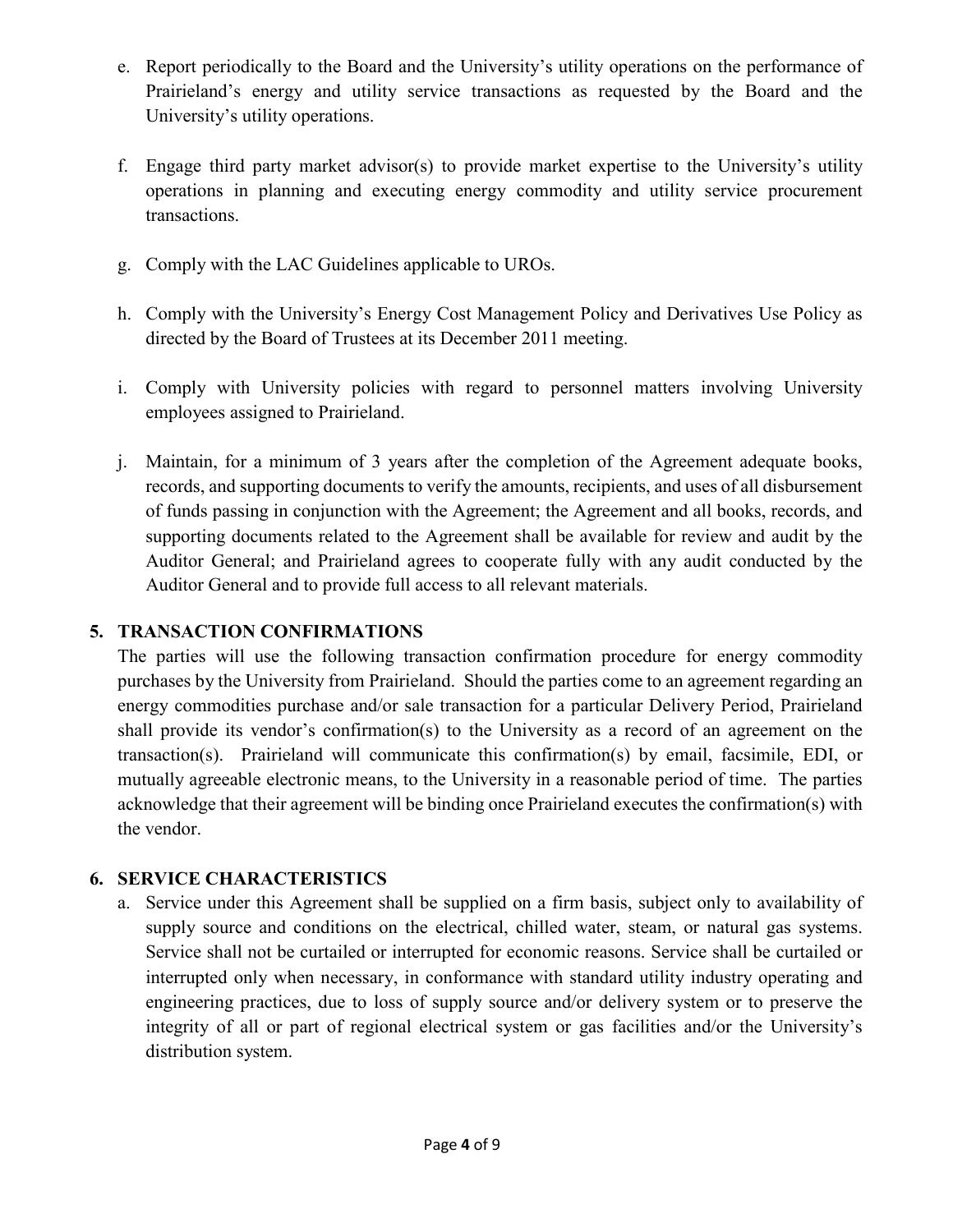- b. Electric Power service hereunder shall be delivered at the characteristics required at the Points of Delivery as identified by the Consumer.
- c. Natural gas service shall be delivered at the pressures available to the Points of Delivery as identified by the Consumer.
- d. Steam, chilled water, water supply, and sanitary service shall be supplied on a firm basis, subject only to availability of supply source and the Seller's distribution system.
- e. The Consumer will pay any and all service charges made for services rendered by the Supplier at the Consumer's request.

# **7. CONTINUITY OF SERVICE**

- a. The Supplier shall exercise reasonable care and due diligence to supply services hereunder on a firm basis free from interruption to the Delivery Point(s); provided, however, the Supplier shall not be responsible for a failure to supply such service if such failure is without negligence or default on its part. Whenever the integrity of the electrical, chilled water, steam, water, sanitary, or natural gas systems is threatened by conditions on such system or on the systems with which it is directly or indirectly interconnected, or whenever it is necessary or desirable to aid in the restoration of service, the transmission provider and/or Capacity and supply source may curtail or interrupt service or reduce service to some or all of its customers, including Supplier or the Consumer. The Supplier shall not be responsible for failure to supply service during such a curtailment, interruption or reduction, and such action by the transmission provider and/or Capacity and/or supply source shall not constitute negligence or default by the Supplier. In the event that either party is prevented, in whole or in part, from delivering or receiving the service provided for in this Agreement by reasons of (a) an act of Force Majeure or (b) necessary maintenance or repairs to the regional electrical system or natural gas facilities, neither party shall be liable to the other for such interruption, provided, however, that both parties shall be prompt and diligent in attempting to remove or overcome the cause of the interruption. In the event service is impaired or interrupted, the party first discovering the interruption shall immediately give notice by telephone to the other party as identified in paragraph 12.
- b. The words "Force Majeure" as used herein shall mean an occurrence not reasonably within the control of the affected party and which, by the exercise of due diligence, such party is unable to prevent or overcome, and shall include acts of God, labor-related disturbances, acts of the public enemy, wars, blockades, insurrections, riots, epidemics, fires, actions, orders and rules of governmental or regulatory authorities, restraint by court or civil authority, civil disturbances, explosions, breakage or accident to generator equipment, machinery, or power lines, pipeline, failure of facilities, interruption or loss of fuel supplies for generation, interruption or reduction due to operation of devices installed for electrical system protection, and any other cause or causes, whether herein enumerated. Force Majeure shall not include a failure to or inability to perform resulting from a failure or refusal to pay or inability to provide funds to obtain material, supplies, or equipment.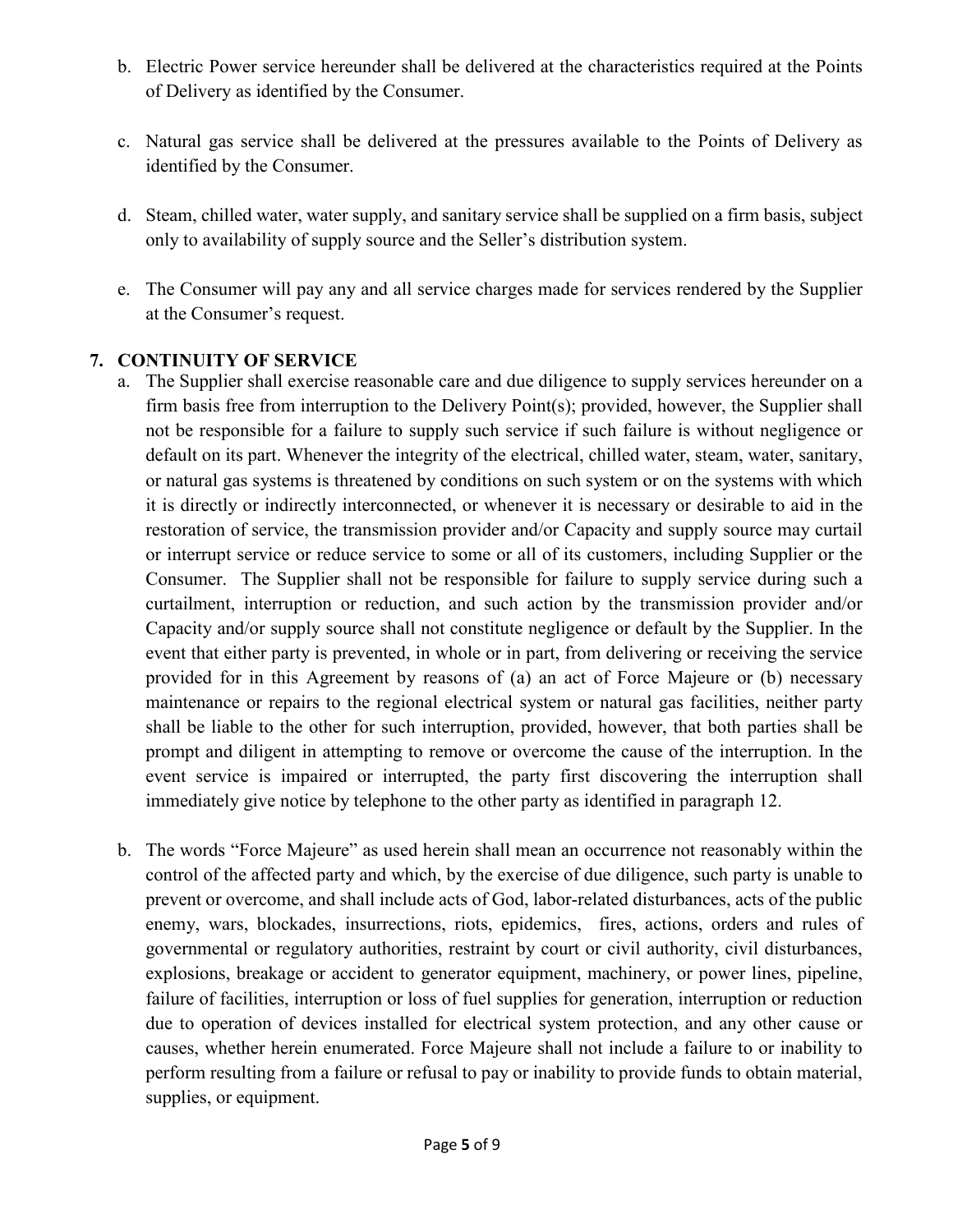## **8. RIGHT OF ACCESS**

- a. The University agrees to grant such easements, licenses, or permissions over, along, and through University property as Prairieland may reasonably require for the purpose of installing, repairing, inspecting, replacing, relocating, or rehabilitating any utility facility used to provide service to the University.
- b. The University hereby grants to Prairieland the right of ingress and agrees to enter, construct, operate, remove, reconstruct and maintain necessary facilities.

### **9. METER(S) and METER READINGS**

- a. Equipment required to meter service hereunder shall be installed, owned or leased, operated and maintained by the University or Prairieland. Prairieland shall not be responsible for the installation, operation, or maintenance of any installed equipment on the University side of the Point(s) of Delivery. Prairieland will coordinate with the University's utility operations to install or remove Prairieland's meters which are put into service on the University's system.
- b. The University shall notify Prairieland of any issues that impact the accuracy of the meter function.
- c. Prairieland and the University shall work cooperatively to provide for the reading of meters and the sharing of meter data for billing purposes.

#### **10. RELOCATION OF FACILITIES**

If, after the initial installation of any utility facility owned by Prairieland, the University requires any portion of the installed facility to be relocated, the University shall provide for any necessary relocation at its sole expense.

# **11. COST OF SERVICES AND BILLING RATES**

Supplier shall provide the Consumer with notice regarding payments due at least monthly, and upon receipt the Consumer shall make payments to Supplier for services rendered hereunder. Billing to the Consumer will be based upon actual costs incurred and/or per unit rates determined by the Supplier. Rates used shall be reviewed annually and revised as appropriate based upon agreement between the parties.

#### **12. PAYMENT TERMS**

Bills for service hereunder shall be paid via electronic funds transfer using bank account information provided by Supplier to the Consumer. Such payments shall be due within ten (10) days of receipt of billing.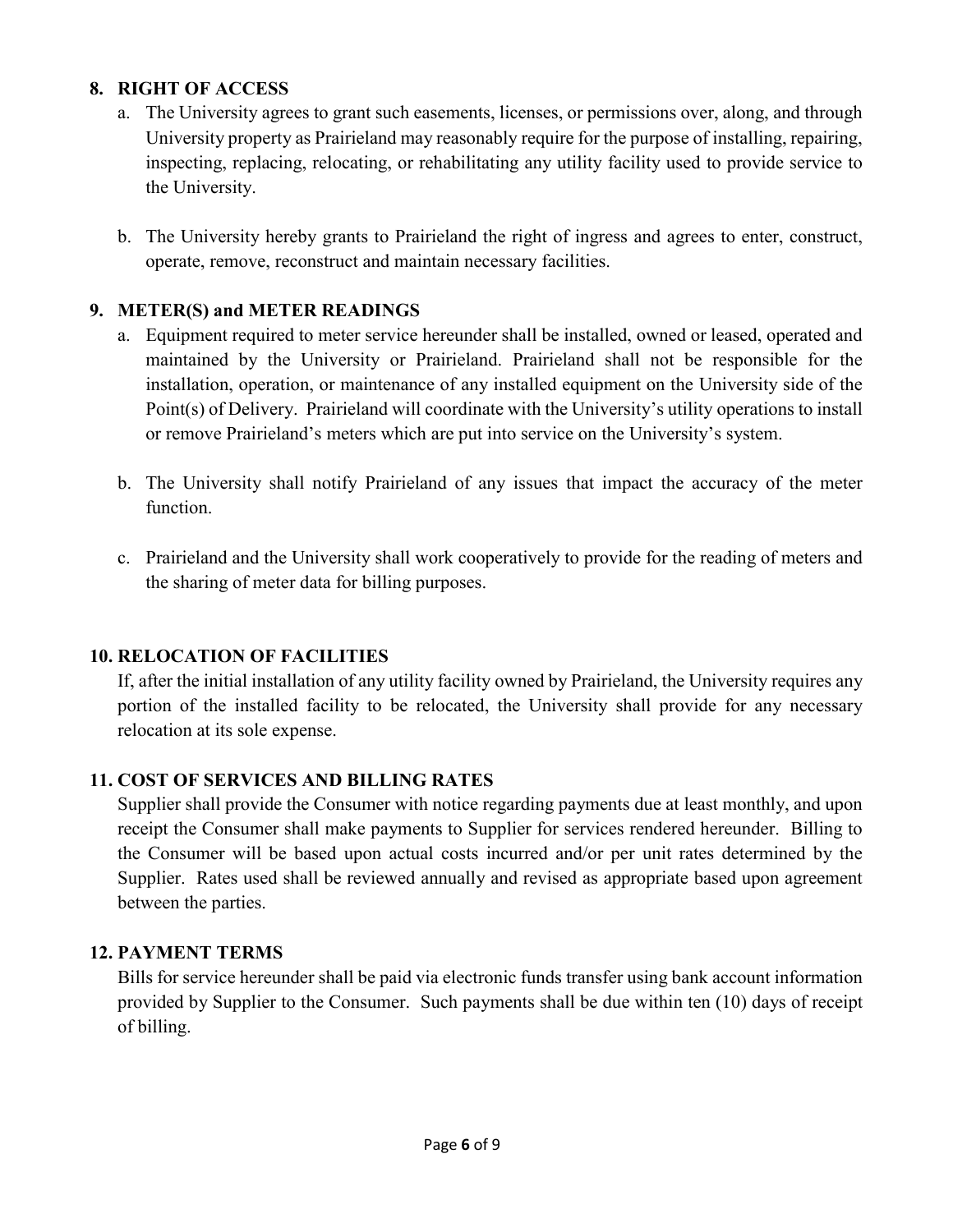### **13. TAXES AND FEES**

- a. The University shall pay all federal, state and local sales, use and other taxes associated with the fuels and electric power purchases contemplated by this Agreement. If the University pays the amount of such tax under protest, Prairieland agrees to provide reasonable assistance to the University in applying for a refund of such tax, including filing in the name of Prairieland, if required, with the applicable governmental authority, at the University's cost and expense. In no such event will University be liable for any penalties or premiums on any tax amounts Prairieland fails to pay.
- b. In addition to all taxes, the University shall pay all fees imposed by federal, state and local governmental authorities upon the sales contemplated by this Agreement.
- c. For taxes related to retail sales to non-University customers, Prairieland will charge and collect the taxes from these customers directly.

### **14. GENERAL PROVISIONS**

a. Ongoing Responsibilities Under Previous Contracts

Any interest income Prairieland may realize as a result of the utilization of funds transferred between the parties pursuant to prior agreements for the purposes of security and/or investment shall be remitted to the University at least annually.

b. Assignment

The rights and obligations created by this Agreement shall inure to the benefit of, and be binding on, the successors and assigns of the respective parties hereto, provided however, that neither party shall be permitted to assign its rights and obligations under this Agreement without the prior written consent of the other party, which consent shall not be unreasonably withheld. Notwithstanding the foregoing, this provision shall not limit either party's right to assign this Agreement to an affiliated entity that assumes all obligations hereunder and whose creditworthiness and ability to perform is not materially weaker (taking into consideration any credit support) than the creditworthiness of the assignor before such transfer and assumption.

c. Liability

Prairieland shall not be liable to the University for any loss, damage or injury to any property or person caused by, or arising from, any component of the process of providing energy services to the University. The University, on behalf of itself and others, agrees to waive all claims for damages to persons or property sustained by the University or any person claiming under the University resulting from any component of providing energy service to the University.

d. Limitation of Liability

Neither party shall be held responsible or liable for any loss or damage resulting from failure to perform its obligation under this Agreement as a result of any cause beyond its control, including, but not limited to Force Majeure as defined in Section 6.b. Both parties shall be prompt and diligent in removing the cause of such failure to perform.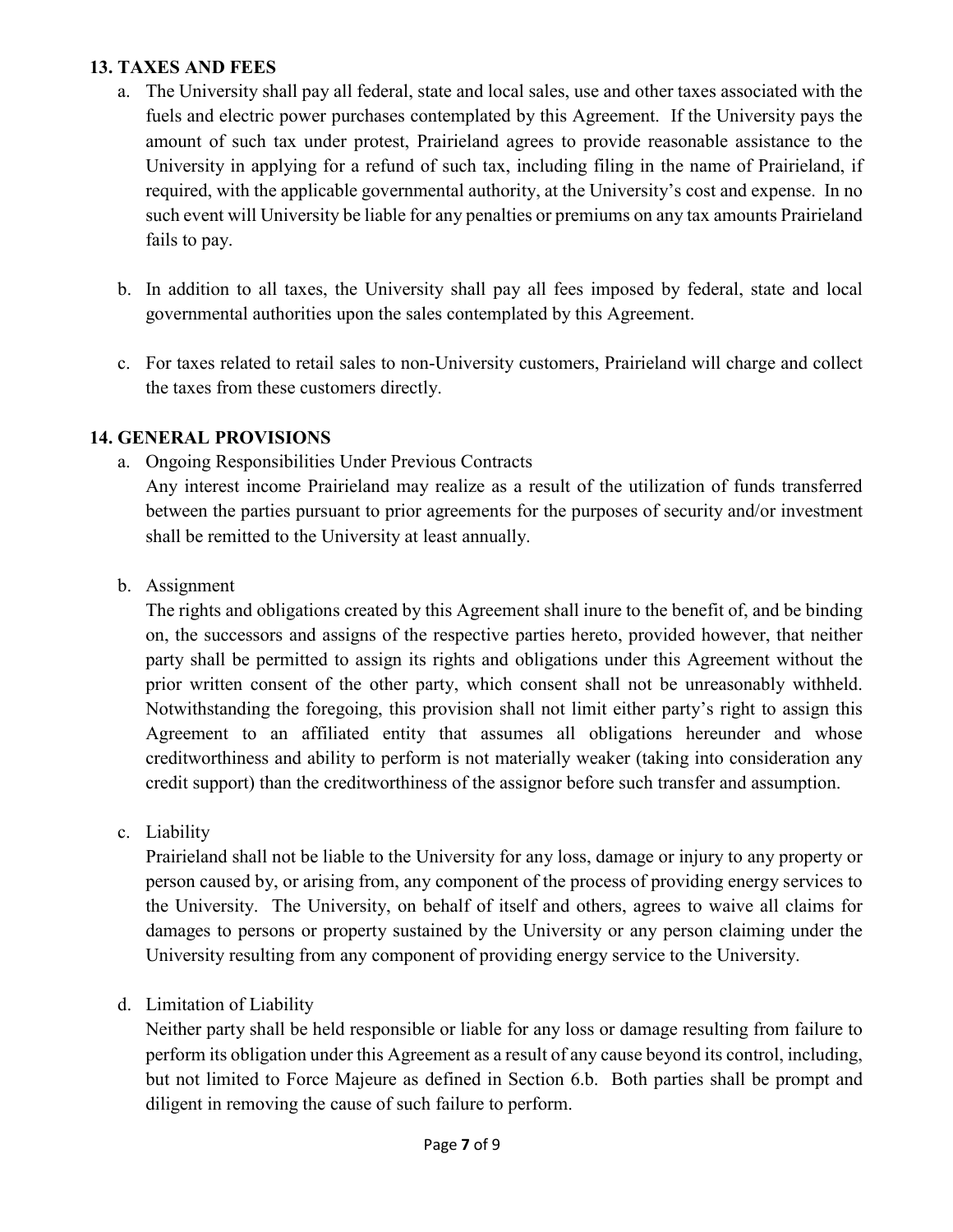# e. No Third-Party Beneficiary Relationships

This Agreement is solely for the benefit of the parties hereto. Nothing in this Agreement shall be construed to or shall in fact create any third-party benefits or rights of any character whatsoever in any customers, members, or other persons dealing with either party. Notwithstanding any language to the contrary in this Agreement, in no event shall either party have any liability for any indirect, special, consequential, loss of revenue, or other such damages from any cause.

### f. Entire Agreement

This Agreement, attachments, amendments and incorporated references shall constitute the entire Agreement between the Parties with respect to the subject matter herein and supersedes all prior communications and writings with respect to the content of said Agreement.

### g. Severability

If any part of this Agreement shall be declared void or unenforceable by any legal authority with jurisdiction over the matter, the remaining portions of the Agreement shall not be affected thereby. In the event any provision of this Agreement is held void or unenforceable, the parties shall promptly re-negotiate in good faith to establish new provisions that will restore this Agreement as nearly as possible to its original intent and effect, and restore the overall balance of economic benefits to the parties as originally contemplated. In the event the parties cannot reach agreement regarding the establishment of new provisions, either party may terminate this Agreement by providing written notice to the other. Such notice shall be effective as of the date received.

#### h. Notice

All notices and other correspondence contemplated or required by this Agreement shall be directed to the parties at the following addresses and shall be valid upon actual receipt:

#### i. Pertaining to this Agreement

|  | 1. University: Dr. Avijit Ghosh, VP, CFO and Comptroller |
|--|----------------------------------------------------------|
|  | 506 S. Wright St., Suite 349 Urbana, IL 61801            |
|  | Phone: $(217)$ 333-1560                                  |

2. Prairieland: Michael Bass, Vice Chair 506 S. Wright St., Suite 238 Urbana, IL 61801 Phone: (217) 333-2464

# ii. Pertaining to Operations/Outages/Curtailments

- 1. University:
	- a. Robert Roman, Director of Utilities and Energy Services, Urbana-Champaign 1117 S. Oak St., Champaign, IL 61820 Phone: (217) 265-0766